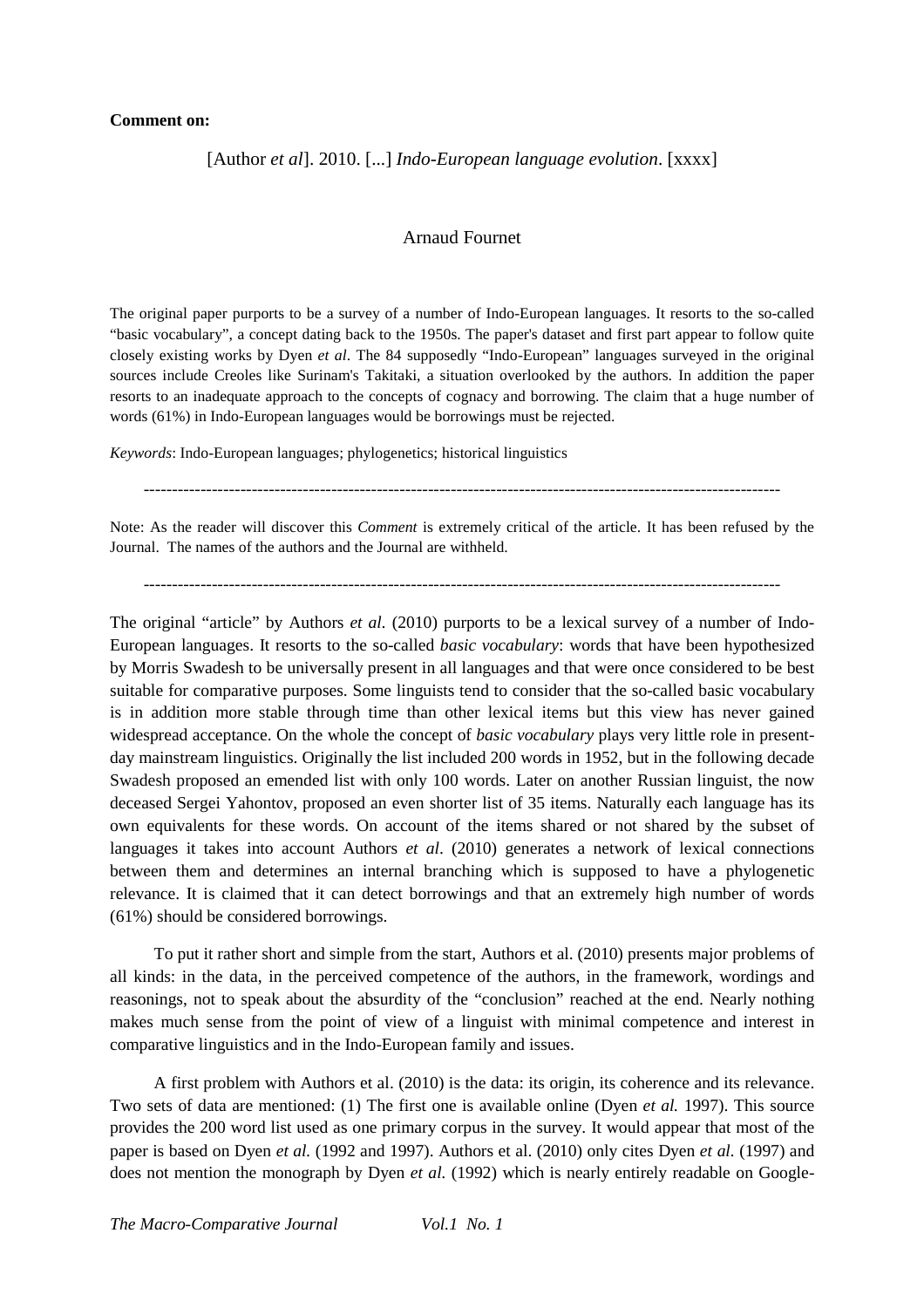books. It can also be noted that this dataset is actually much older than 1997 as indicated in the web reference itself: "This file contains data that were placed on punched cards in the 1960s [sic], and transferred to disc circa 1990." (2) The other "reference" mentioned reads: [note] "30 Starostin, G[eorgij]. 2008 *Tower of Babel: an etymological database project*. See http://starling.rinet.ru". It includes word forms for 110 basic vocabulary items for a total of 98 languages" (Authors et al. 2010). In fact the address given by Authors *et al*. (2010) is the home page of a website, where a number of Russian macro-comparatists belonging to the Moscow school publish data and works. This "reference" just does not exist: neither the name of Georgij Starostin nor the dating exist. I have not been able to find any word list on the site contrary to what Authors et al. (2010) state: "The second dataset is based on etymological dictionaries and Swadesh lists [sic] published by the ToB project [30]." The website indeed has a wealth of very useful etymological databases but it does not seem to include any Swadesh-Yahontov word-list. The authors have added on their own website a number of supplementary "resources". None of these files can be directly traced back to the database files available on the Russian website. These files obviously contain an inverifiable, unexplained and untraceable number of modifications and operations. In all cases the second "dataset" cannot be referred to as being "Starostin, G[eorgij]. 2008." It is not even based on any works from that person. As the Russian website explains: "the Indo-European database [has been] compiled on the basis of Walde-Pokorny's dictionary by S. L. Nikolayev." The second "reference" is just completely impossible and unacceptable.

A second problem is the languages surveyed in Authors *et al*. (2010). The number and nature of the languages involved in the study are incoherent and absurd. The first source (Dyen *et al.* 1992 and 1997) covers 84 languages and the second source, as represented by the files in the authors' *supplementary resources*, covers 98 languages. Apart from the sheer incoherence of the number of languages the authors never address the issue of the representativity of their two perimeters of languages when it comes to the Indo-European family. In particular the authors appear to be unaware that the 84 languages investigated in the original works of Dyen *et al.* include French Creole and Takitaki, which are egregiously not Indo-European in the usual and established sense of that word. Takitaki is an English-based Creole spoken in Surinam. It is unclear why Creoles were included in the set of languages surveyed in the original work of Dyen *et al.* (1992). The inclusion is not explained in the monograph. In all cases Takitaki is therefore one of the branches in Figure4 in Authors *et al*. (2010) and prides itself on being the closest "relative" of English within Germanic, sharing with English the highest percentage of what Authors *et al*. (2010) mistake as real cognates. This detail about Takitaki being included in the so-called "Indo-European" languages surveyed in Authors et al. (2010) provides conclusive information about the scientific level of the paper. Besides the 84 languages also include two varieties of French Creole, another feature that only makes the situation worse.

At this stage the conclusions from a sheer technical point of view are therefore that Authors *et al*. (2010) is rooted in the intellectual preoccupations of the 1960s. The dataset and the 84 languages are uncritically taken without any modification from Dyen *et al.* (1992 and 1997). The list of languages (or maybe the incoherent two lists of languages) is not updated nor even emended as regards Takitaki or French Creole. Figure2 in Authors *et al*. (2010) is worth comparing with the *tables of lexicostatistical percentages* in Dyen *et al.* (1992, pp. 102-117) and would appear to be significantly (and therefore absurdly) drawn from them.

The next problem is what can be called the perceived competence of the authors. From the very first lines of Authors *et al*. (2010) it becomes glaringly obvious to any linguist that the authors do not have a minimal command of linguistic issues and methods. They confuse a word list with a